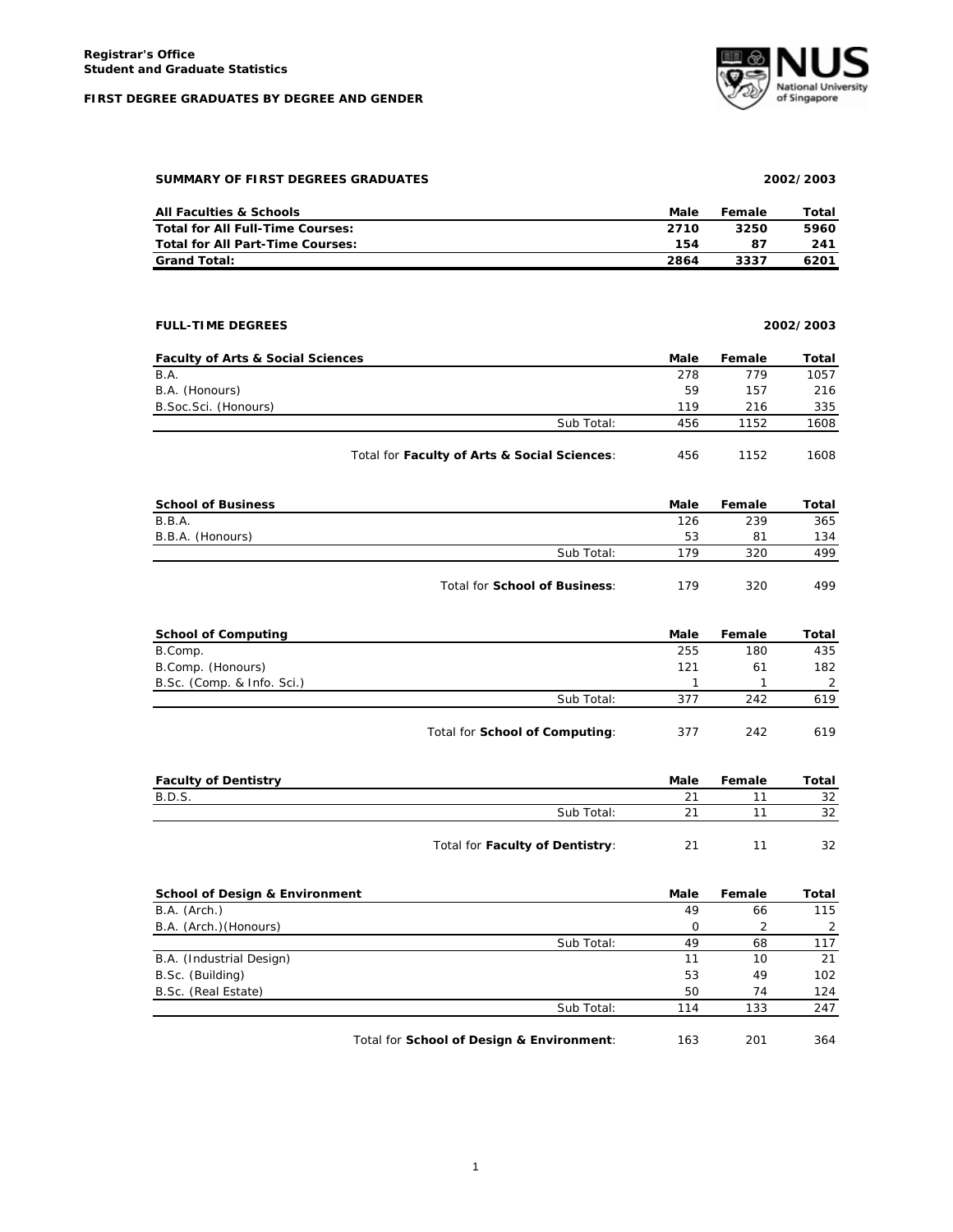## **FIRST DEGREE GRADUATES BY DEGREE AND GENDER**



| <b>Faculty of Engineering</b>      |                                   | Male | Female | Total |
|------------------------------------|-----------------------------------|------|--------|-------|
| B.Eng. (Civil Engineering)         |                                   | 138  | 59     | 197   |
| B.Eng. (Electrical Engineering)    |                                   | 337  | 138    | 475   |
| B.Eng. (Mechanical Engineering)    |                                   | 269  | 64     | 333   |
| B.Eng. (Chemical Engineering)      |                                   | 92   | 89     | 181   |
| B.Eng. (Computer Engineering)      |                                   | 90   | 23     | 113   |
| B.Eng. (Environmental Engineering) |                                   | 15   | 14     | 29    |
|                                    | Sub Total:                        | 941  | 387    | 1328  |
|                                    | Total for Faculty of Engineering: | 941  | 387    | 1328  |

| <b>Faculty of Law</b> |                           | Male | Female | Total |
|-----------------------|---------------------------|------|--------|-------|
| LL.B.                 |                           | 59   | 81     | 140   |
|                       | Sub Total:                | 59   | 81     | 140   |
|                       | Total for Faculty of Law: | 59   | 81     | 140   |

| <b>Faculty of Medicine</b> |                                | Male | Female | Total |
|----------------------------|--------------------------------|------|--------|-------|
| M.B., B.S.                 |                                | 128  | 66     | 194   |
|                            | Sub Total:                     | 128  | 66     | 194   |
|                            |                                |      |        |       |
|                            | Total for Faculty of Medicine: | 128  | 66     | 194   |

| <b>Faculty of Science</b>  |                               | Male | Female | Total |
|----------------------------|-------------------------------|------|--------|-------|
| B.Sc.                      |                               | 184  | 458    | 642   |
| B.Sc. (Honours)            |                               | 106  | 148    | 254   |
|                            | Sub Total:                    | 290  | 606    | 896   |
| B.Appl.Sci.                |                               | 58   | 93     | 151   |
| B.Appl.Sci. (Honours)      |                               | 23   | 43     | 66    |
|                            | Sub Total:                    | 81   | 136    | 217   |
| B.Sc. (Pharmacy)           |                               |      | 3      | 4     |
| B.Sc. (Pharmacy) (Honours) |                               | 14   | 45     | 59    |
|                            | Sub Total:                    | 15   | 48     | 63    |
|                            | Total for Faculty of Science: | 386  | 790    | 1176  |

## **PART-TIME DEGREES 2002/2003**

| School of Design & Environment | Male             | Female | Total |
|--------------------------------|------------------|--------|-------|
| B.Bldg. (CME)                  | 12               | 20     | 32    |
| B.R.E. (Property Management)   |                  | 10     | 16    |
| B.R.E. (Valuation)             |                  | 14     | 19    |
|                                | Sub Total:<br>23 | 44     |       |
|                                |                  |        |       |

| Total for School of Design & Environment: |  |  |  |
|-------------------------------------------|--|--|--|
|-------------------------------------------|--|--|--|

| <b>Faculty of Engineering</b>        | Male | Female | Total |
|--------------------------------------|------|--------|-------|
| B. Tech. (Chemical Engineering)      | 18   |        | 30    |
| B. Tech. (Electronics Engineering)   | 58   | 21     | 79    |
| B. Tech. (Mechanical Engineering)    | 40   |        | 48    |
| B. Tech. (Manufacturing Engineering) | 15   |        |       |